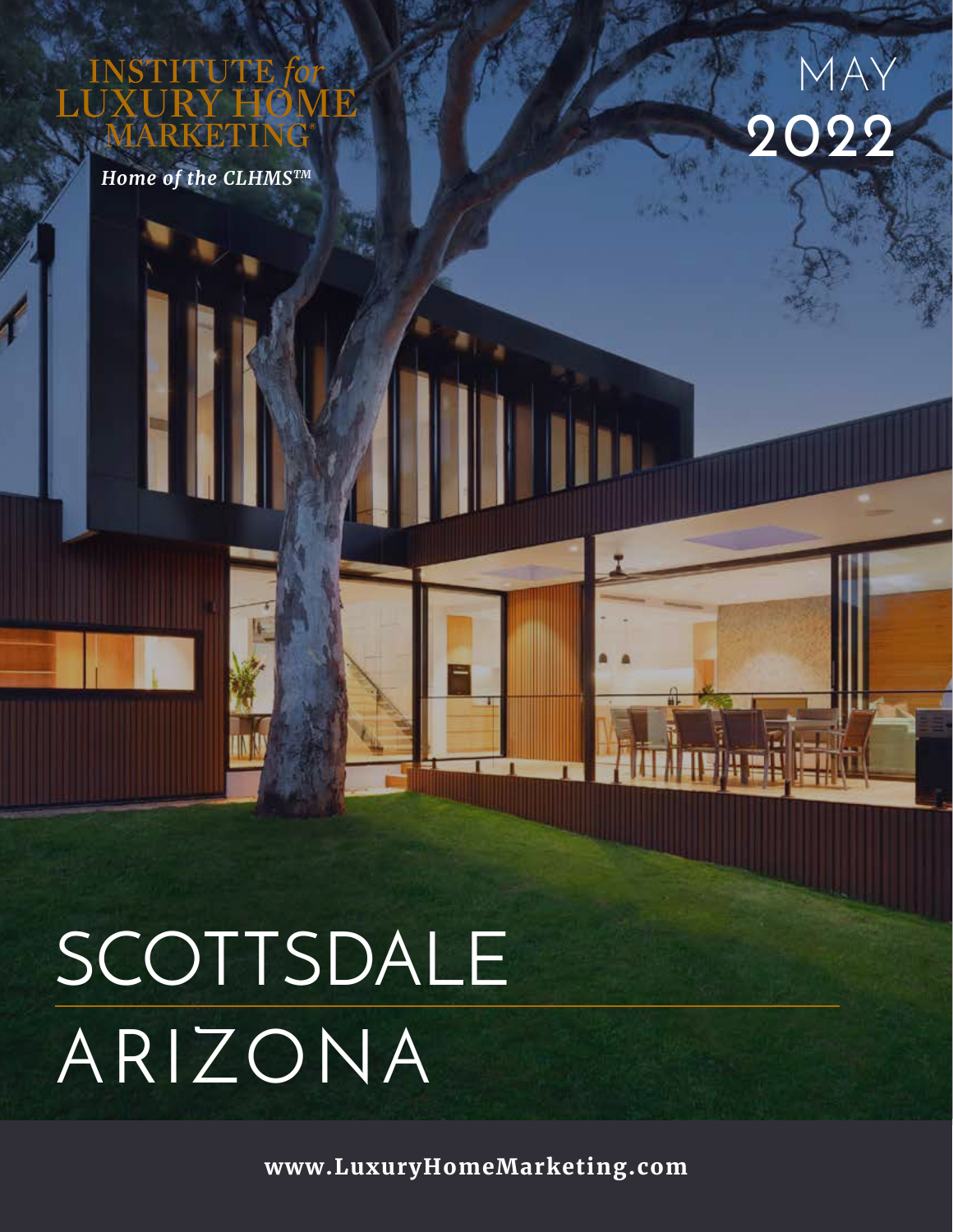# SCOTTSDALE **SINGLE-FAMILY HOMES**

#### **LUXURY INVENTORY VS. SALES | APRIL 2022**

Inventory Sales

#### *Luxury Benchmark Price<sup>1</sup>:* **\$1***,***100***,***000**



| Square Feet <sup>3</sup> | Price         | <b>Beds</b>    | <b>Baths</b>  | Sold    | Inventory | <b>Sales Ratio</b> |
|--------------------------|---------------|----------------|---------------|---------|-----------|--------------------|
| -Range-                  | -Median Sold- | -Median Sold-  | -Median Sold- | -Total- | -Total-   | -Sold/Inventory-   |
| $0 - 3,499$              | \$1,350,000   | $\frac{1}{4}$  | 3             | 158     | 104       | 152%               |
| $3,500 - 4,499$          | \$1,860,000   | 4              | $\frac{1}{4}$ | 62      | 85        | 73%                |
| $4,500 - 5,499$          | \$2,600,000   | $\overline{4}$ | 5             | 33      | 59        | 56%                |
| $5,500 - 6,499$          | \$3,212,500   | 5              | 6             | 20      | 28        | 71%                |
| $6,500 - 7,499$          | \$3,525,000   | 5              | 6             | 10      | 16        | 63%                |
| $7,500+$                 | \$5,637,500   | 6              | 7             | 12      | 31        | 39%                |

*1 The luxury threshold price is set by The Institute for Luxury Home Marketing. 2Sales Ratio defines market speed and market type: Buyer's < 14.5%; Balanced >= 14.5 to < 20.5%; Seller's >= 20.5% plus. If >100% MLS® data reported previous month's sales exceeded current inventory.*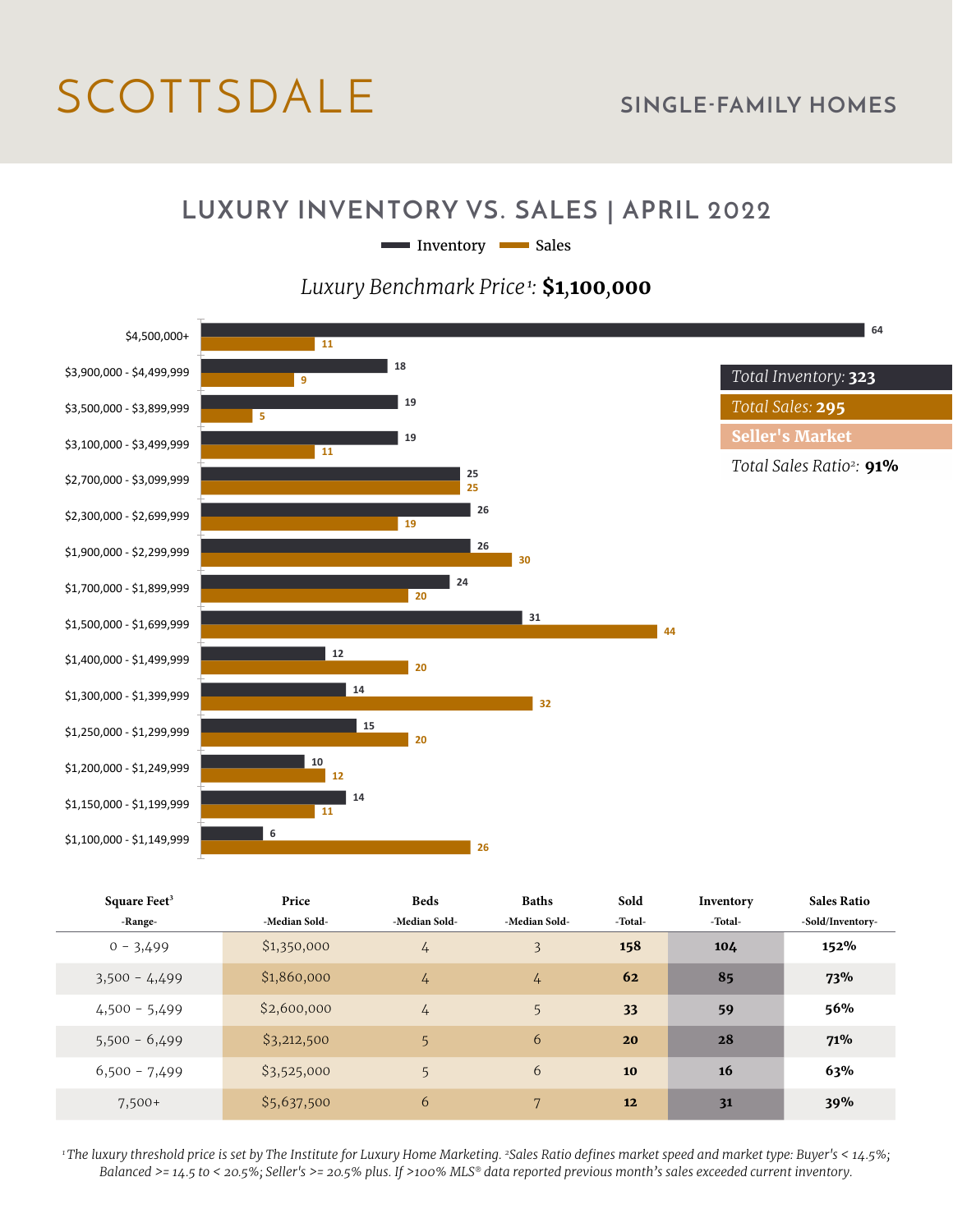# SCOTTSDALE **SINGLE-FAMILY HOMES**



### **MEDIAN DATA REVIEW | APRIL**



## **SCOTTSDALE MARKET SUMMARY | APRIL 2022**

- The Scottsdale single-family luxury market is a **Seller's Market** with a **91% Sales Ratio**.
- Homes sold for a median of **100.67% of list price** in April 2022.
- The most active price band is **\$1,100,000-\$1,149,999**, where the sales ratio is **433%**.
- The median luxury sales price for single-family homes is **\$1,600,000**.
- The median days on market for April 2022 was **19** days, down from **32** in April 2021.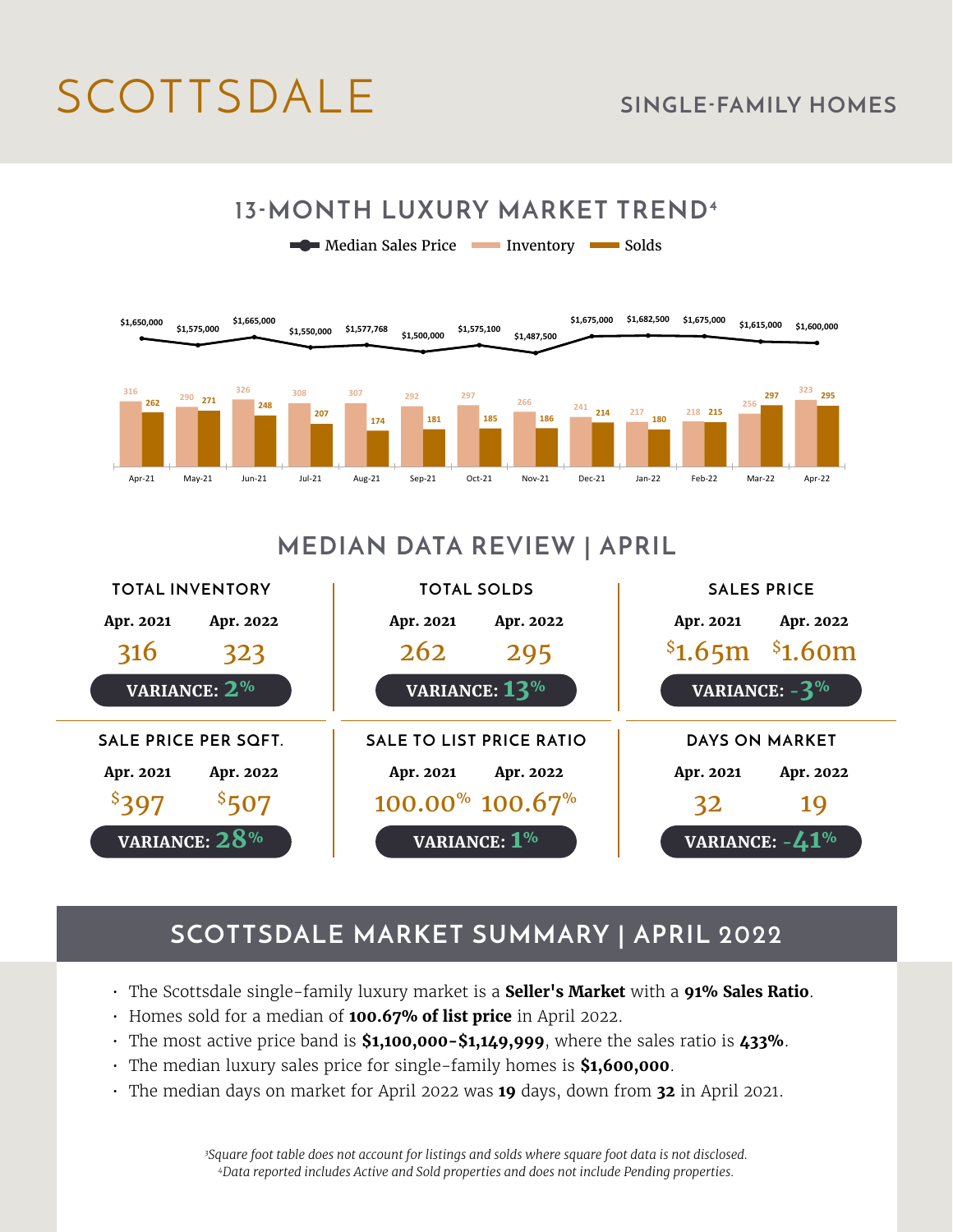# SCOTTSDALE **ATTACHED HOMES**

#### **LUXURY INVENTORY VS. SALES | APRIL 2022**

Inventory Sales

*Luxury Benchmark Price<sup>1</sup>:* **\$600***,***000**



| Square Feet <sup>3</sup> | Price         | <b>Beds</b>    | <b>Baths</b>   | Sold         | Inventory | <b>Sales Ratio</b> |
|--------------------------|---------------|----------------|----------------|--------------|-----------|--------------------|
| -Range-                  | -Median Sold- | -Median Sold-  | -Median Sold-  | -Total-      | -Total-   | -Sold/Inventory-   |
| $0 - 1,499$              | \$702,500     | $\overline{2}$ | $\overline{2}$ | 26           | 16        | 163%               |
| $1,500 - 1,999$          | \$740,000     | $\overline{2}$ | $\overline{2}$ | 40           | 41        | 98%                |
| $2,000 - 2,499$          | \$899,000     | 3              | 3              | 27           | 30        | 90%                |
| $2,500 - 2,999$          | \$1,476,374   | 3              | 3              | 12           | 10        | 120%               |
| $3,000 - 3,499$          | \$1,200,000   | 3              | 3              | $\mathbf{1}$ | 7         | 14%                |
| $3,500+$                 | \$1,175,000   | 4              | 6              | $\mathbf{1}$ | 9         | <b>11%</b>         |

*1 The luxury threshold price is set by The Institute for Luxury Home Marketing. 2Sales Ratio defines market speed and market type: Buyer's < 14.5%; Balanced >= 14.5 to < 20.5%; Seller's >= 20.5% plus. If >100% MLS® data reported previous month's sales exceeded current inventory.*